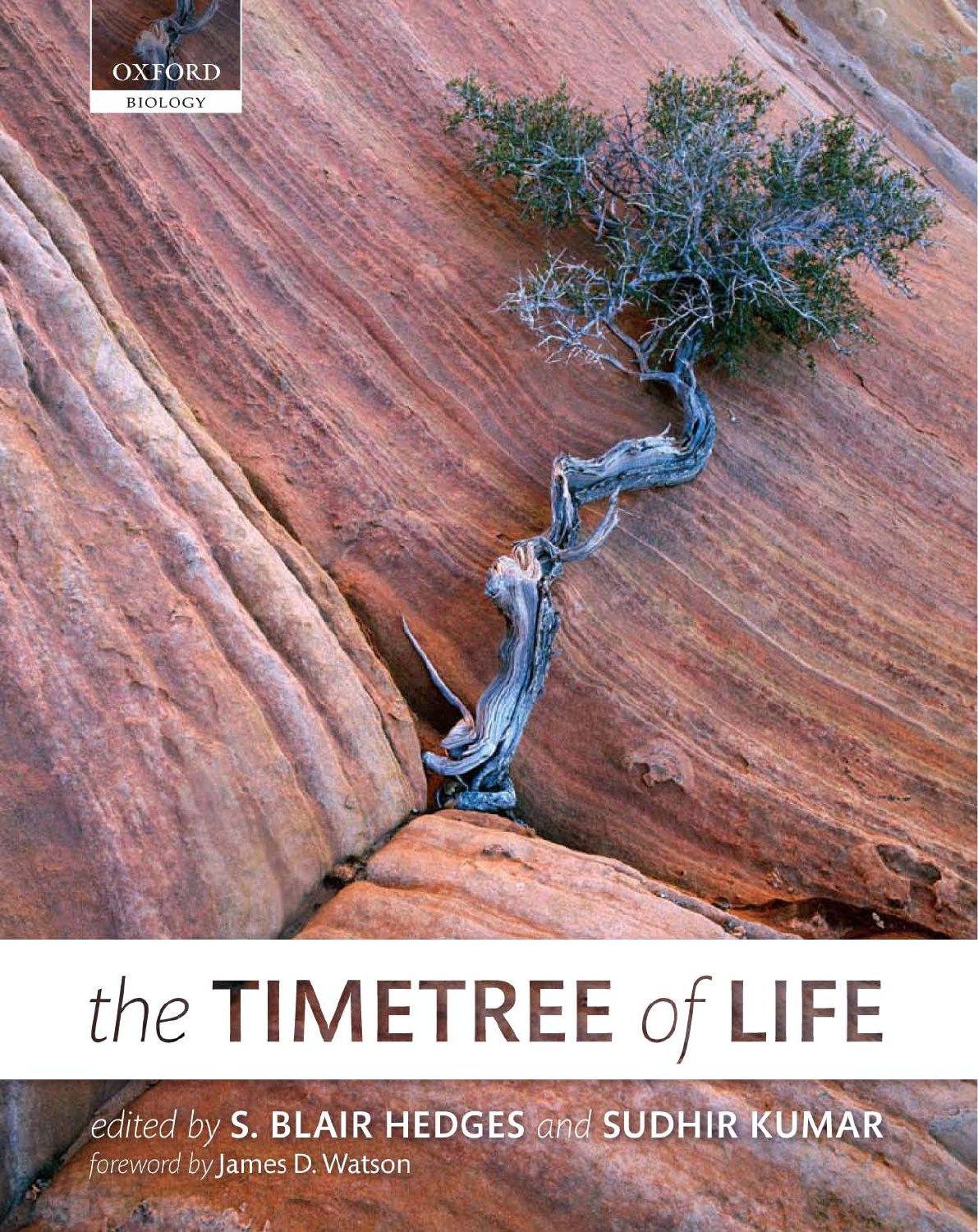## List of Contributors

- A. Louise Allcock The Martin Ryan Marine Science Institute, National University of Ireland Galway, University Road, Galway, Ireland.
- **Cajsa L. Anderson** Department of Biodiversity and Conservation, Real Jardin Botanico, CSIC, Plaza de Murillo 2, 28014 Madrid, Spain.
- **Robert J. Asher** Department of Zoology, University of Cambridge, Downing Street, Cambridge CB2 3EJ, UK.
- **John C. Avise** Department of Ecology and Evolutionary Biology, University of California, Irvine, CA 92697, USA.
- **Nadia A. Ayoub** Department of Biology, University of California, Riverside, CA 92521, USA.
- **Allan J. Baker** Department of Natural History, Royal Ontario Museum, 100 Queen's Park Crescent, Toronto, ON, M5S 2C6, Canada; Department of Ecology and Evolutionary Biology, University of Toronto, Toronto, ON, M5S 1A1, Canada.
- **F. Keith Barker** Bell Museum of Natural History, University of Minnesota, 1987 Upper Buford Circle, St Paul, MN 55108, USA.
- Fabia U. Battistuzzi Center for Evolutionary Functional Genomics, The Biodesign Institute, Arizona State University, Tempe, AZ 85287-5301, USA.
- **Michael J. Benton** Department of Earth Sciences, University of Bristol, Bristol BS8 1RJ, UK.
- **Matthew A. Bertone** Department of Entomology, Campus Box 7613, North Carolina State University, Raleigh, NC 27695-7613, USA.
- **Debashish Bhattacharya** Department of Biological Sciences and Roy J. Carver Center for Comparative Genomics, 446 Biology Building, University of Iowa, Iowa City, IA 52242, USA.
- **Jaime E. Blair** Department of Biology, Franklin and Marshall College, Lancaster, PA, 17604 USA.
- **Mark Blaxter** Institute of Evolutionary Biology, School of Biological Sciences, University of Edinburgh, Ashworth Laboratories, King's Buildings, Edinburgh EH9 3JT, UK.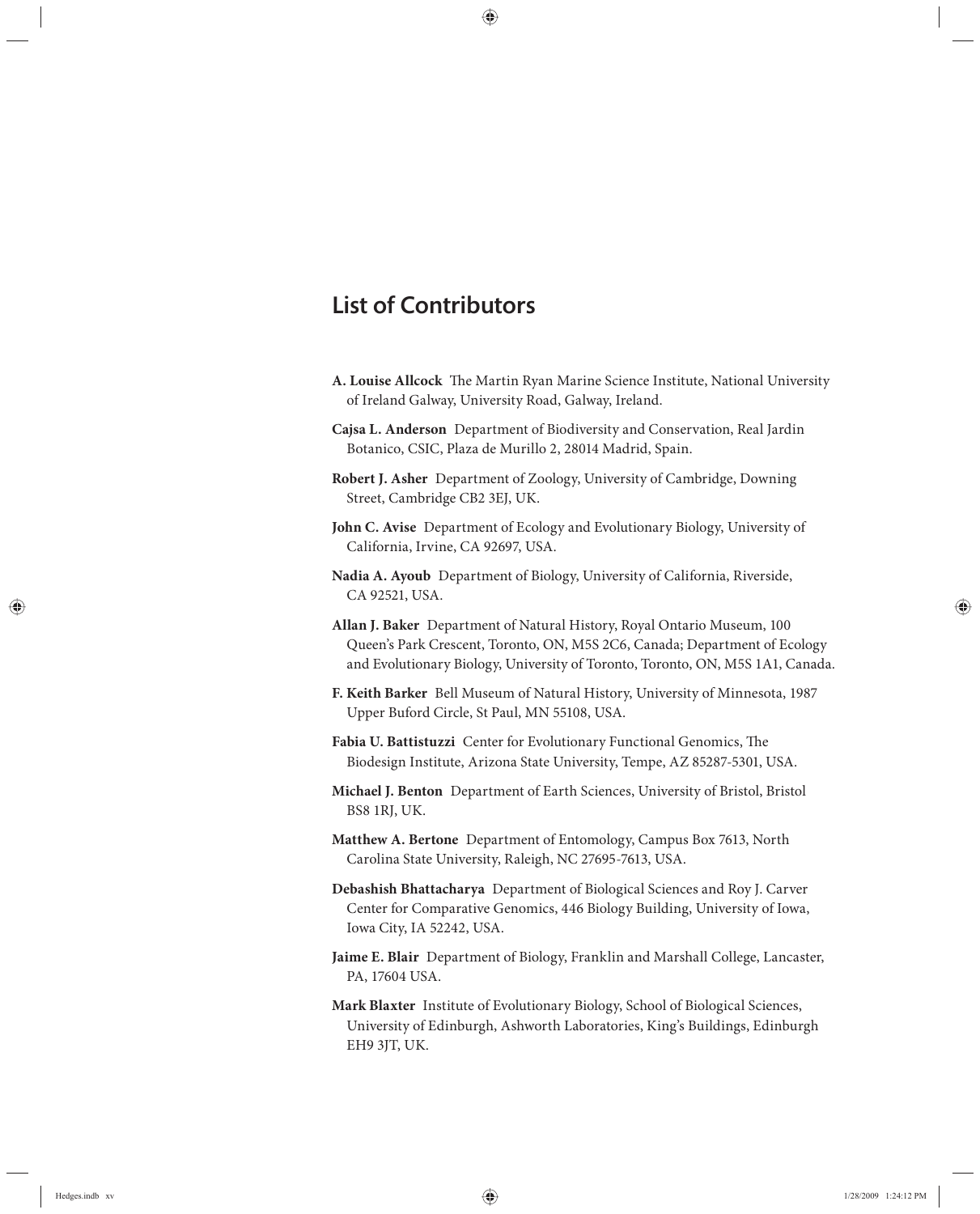- **Franky Bossuyt** Biology Department, Unit of Ecology & Systematics, Amphibian Evolution Lab, Vrije Universiteit Brussel, Pleinlaan 2, 1050 Brussels, Belgium.
- **Seán G. Brady** Department of Entomology and Laboratories of Analytical Biology, National Museum of Natural History, Smithsonian Institution, Washington, DC, 20560, USA.
- **Birgitta Bremer** Bergius Foundation, Royal Swedish Academy of Sciences and Botany Department, Stockholm University, SE-106 91 Stockholm, Sweden.
- **Christopher A. Brochu** Department of Geoscience, University of Iowa, Iowa City, IA 52242, USA.
- **Joseph W. Brown** Department of Ecology and Evolutionary Biology & University of Michigan Museum of Zoology, 1109 Geddes Road, University of Michigan, Ann Arbor, MI 48109-1079, USA.
- **David C. Cannatella** Section of Integrative Biology and Texas Memorial Museum, 1 University Station C0930, University of Texas, Austin, TX 78712, USA.
- **Mark W. Chase** Jodrell Laboratory, Royal Botanic Gardens, Kew, Richmond, Surrey TW9 3DS, UK.
- **Arnaud Couloux** Centre national de séquençage, Genoscope, 2 rue Gaston-Crémieux, CP5706, 91057 Evry cedex, France.
- **Joel Cracraft** Department of Ornithology, American Museum of Natural History, Central Park West at 79th Street, New York, NY 10024, USA.
- **Keith A. Crandall** Department of Biology, Brigham Young University, Provo, UT 84602, USA; Monte L. Bean Life Sciences Museum, Brigham Young University, Provo, UT 84602, USA.
- **Bryan N. Danforth** Department of Entomology, Comstock Hall, Cornell University, Ithaca, NY 14853, USA.
- **Frédéric Delsuc** Université Montpellier II, Place Eugène Bataillon, 34095 Montpellier Cedex 05, France; CNRS, Institut des Sciences de l'Evolution (UMR 5554), CC064-Place Eugène Bataillon, 34095 Montpellier Cedex 05, France.
- Rui Diogo Department of Anthropology, The George Washington University, Washington, DC, 20052, USA.
- **Philip C. J. Donoghue** Department of Earth Sciences, University of Bristol, Bristol BS8 1RJ, UK.
- **Christophe J. Douady** Université de Lyon, F-69622, Lyon, France; Université Lyon 1, F-69622 Villeurbanne, France; Laboratoire d'Ecologie des Hydrosystèmes Fluviaux (UMR CNRS 5023), F-69622 Villeurbanne, France.
- **Emmanuel J. P. Douzery** Université Montpellier II, Place Eugène Bataillon, 34095 Montpellier Cedex 05, France; CNRS, Institut des Sciences de l'Evolution (UMR 5554), CC064-Place Eugène Bataillon, 34095 Montpellier Cedex 05, France.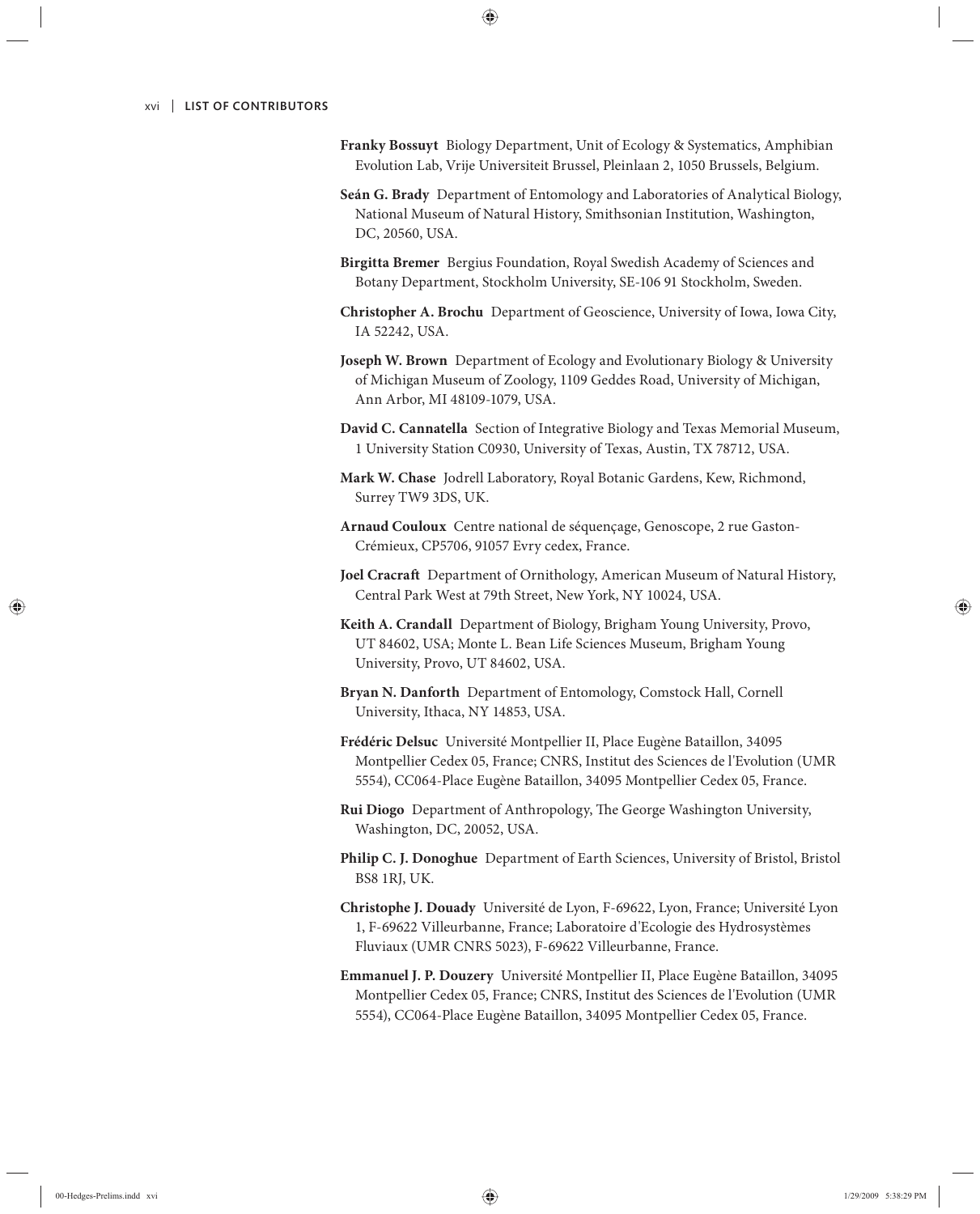- **Scott V. Edwards** Department of Organismic and Evolutionary Biology, Museum of Comparative Zoology, 26 Oxford Street, Harvard University, Cambridge, MA 02138, USA.
- **Eduardo Eizirik** Faculdade de Biociências, PUCRS, Av. Ipiranga, 6681, Porto Alegre, RS 90619-900, Brazil; Instituto Pró-Carnívoros, Av. Horácio Neto,1030, Atibaia SP 12945-010, Brazil.
- **Brian D. Farrell** Department of Organismic and Evolutionary Biology, 26 Oxford Street, Harvard University, Cambridge, MA 02138, USA.
- **Félix Forest** Jodrell Laboratory, Royal Botanic Gardens, Kew, Richmond, Surrey TW9 3DS, UK.
- **John Gatesy** Department of Biology, University of California, Riverside, CA 92521, USA.
- David J. Gower Department of Zoology, The Natural History Museum, London SW7 5BD, UK.
- **Felix M. Gradstein** Museum of Natural History, University of Oslo, N-0318 Oslo, Norway.
- **Jeremiah D. Hackett** University of Arizona, Ecology and Evolutionary Biology Department, Biosciences West 336, Tucson, AZ 85721, USA.
- **Cheryl Y. Hayashi** Department of Biology, University of California, Riverside, CA 92521, USA.
- Shunping He Institute of Hydrobiology, The Chinese Academy of Sciences, Wuhan, 430072, China.
- **S. Blair Hedges** Department of Biology, 208 Mueller Laboratory, Pennsylvania State University, University Park, PA 16802-5301, USA.
- **Matthew P. Heinicke** Department of Biology, 208 Mueller Laboratory, Pennsylvania State University, University Park, PA 16802-5301, USA.
- **Xiaolan He-Nygrén** Botanical Museum, Finnish Museum of Natural History, University of Helsinki, P.O. Box 7, 00014 Helsinki, Finland.
- **Khidir W. Hilu** Department of Biological Sciences, Virginia Tech, Blacksburg, VA 24061, USA.
- **Jens T. Høeg** Comparative Zoology and Department of Biology, Institute of Biology, University of Copenhagen, Universitetsparken 15, DK-2100, Copenhagen, Denmark.
- **Rodney L. Honeycutt** Division of Natural Science, Pepperdine University, 24255 Pacific Coast Highway, Malibu, CA 90263-4321, USA.
- **Peter Houde** Department of Biology, New Mexico State University, Box 30001 MSC 3AF, Las Cruces, NM 88003-8001, USA.
- **Thomas Janßen** Research Institute Senckenberg, Department of Botany and Molecular Evolution, Senckenberganlage 25, 60325 Frankfurt, Germany.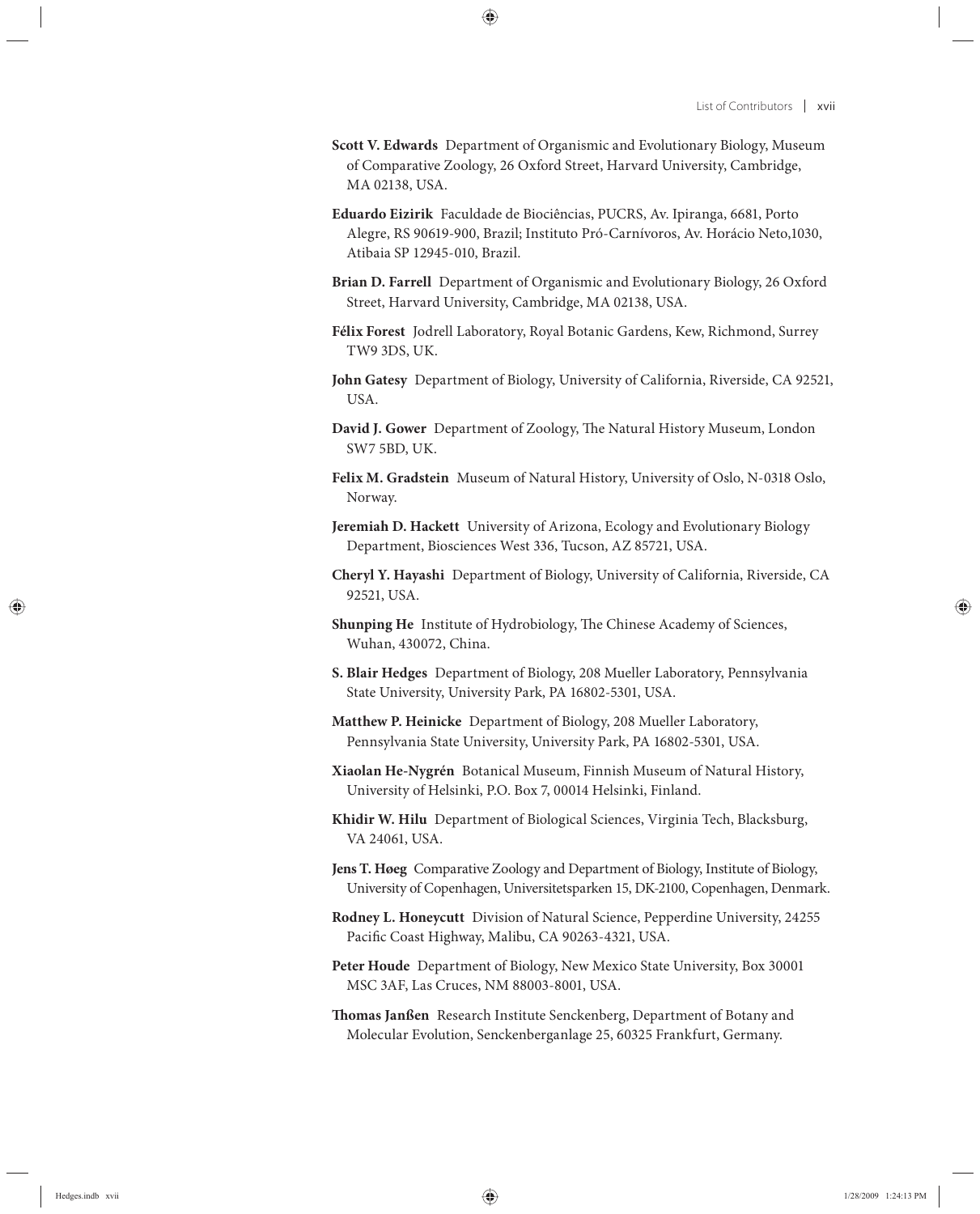- **Jungwook Kim** Department of Entomology, North Carolina State University, Raleigh, NC 27695-7613, USA.
- **Carey W. Krajewski** Department of Zoology, Southern Illinois University, Carbondale, IL 92901, USA.
- **Sudhir Kumar** Center for Evolutionary Functional Genomics, The Biodesign Institute, and School of Life Sciences, Arizona State University, Tempe, AZ 85287-5301, USA.
- **Shigehiro Kuraku** Laboratory for Evolutionary Morphology, RIKEN Center for Developmental Biology, 2-2-3 Minatojima-minami, Chuo-ku, Kobe 650-0047, Japan; Lehrstuhl für Zoologie und Evolutionsbiologie, Department of Biology, University of Konstanz, Universitätsstrasse 10, D-78457 Konstanz, Germany.
- **Shigeru Kuratani** Laboratory for Evolutionary Morphology, RIKEN Center for Developmental Biology, 2-2-3 Minatojima-minami, Chuo-ku, Kobe 650-0047, Japan.
- Leah Larkin Department of Biological Sciences, University of the Pacific, Stockton, CA 95211, USA.
- **Annie Lindgren** Museum of Biological Diversity, The Ohio State University, 1315 Kinnear Road, Columbus, OH 43215, USA.
- **Arne Ludwig** Department of Evolutionary Genetics, Leibniz-Institute for Zoo and Wildlife Research, Alfred-Kowalke-Street 17, 10315 Berlin, Germany.
- **Ole Madsen** Department of Biomolecular Chemistry 271, Radboud University Nijmegen, P.O. Box 9101, 6500 HB Nijmegen, The Netherlands; Animal Breeding and Genetics Group, Wageningen University, P. O. Box 338, 6700 AH, Wageningen, The Netherlands.
- **Susana Magallón** Departamento de Botánica, Instituto de Biología, Universidad Nacional Autónoma de México, 3er Circuito de Ciudad Universitaria, Del. Coyoacán, México D.F. 04510, Mexico.
- **Conrad A. Matthee** Evolutionary Genomics Group, Department of Zoology, University of Stellenbosch, Stellenbosch, 7602 South Africa.
- **Duane D. McKenna** Department of Organismic and Evolutionary Biology, 26 Oxford Street, Harvard University, Cambridge, MA 02138, USA.
- Linda K. Medlin Marine Biological Association of the UK, The Citadel, Plymouth PL1 2PB, UK.
- **Robert W. Meredith** Department of Biology, University of California, Riverside, CA 92521, USA.
- **Kathleen J. Miglia** Duke University Medical Center, Molecular Genetics & Microbiology, 210 Jones Building, Box 3020 Durham, NC 27710, USA.
- **David P. Mindell** California Academy of Sciences, 55 Concourse Drive, Golden Gate Park, San Francisco, CA 94118, USA.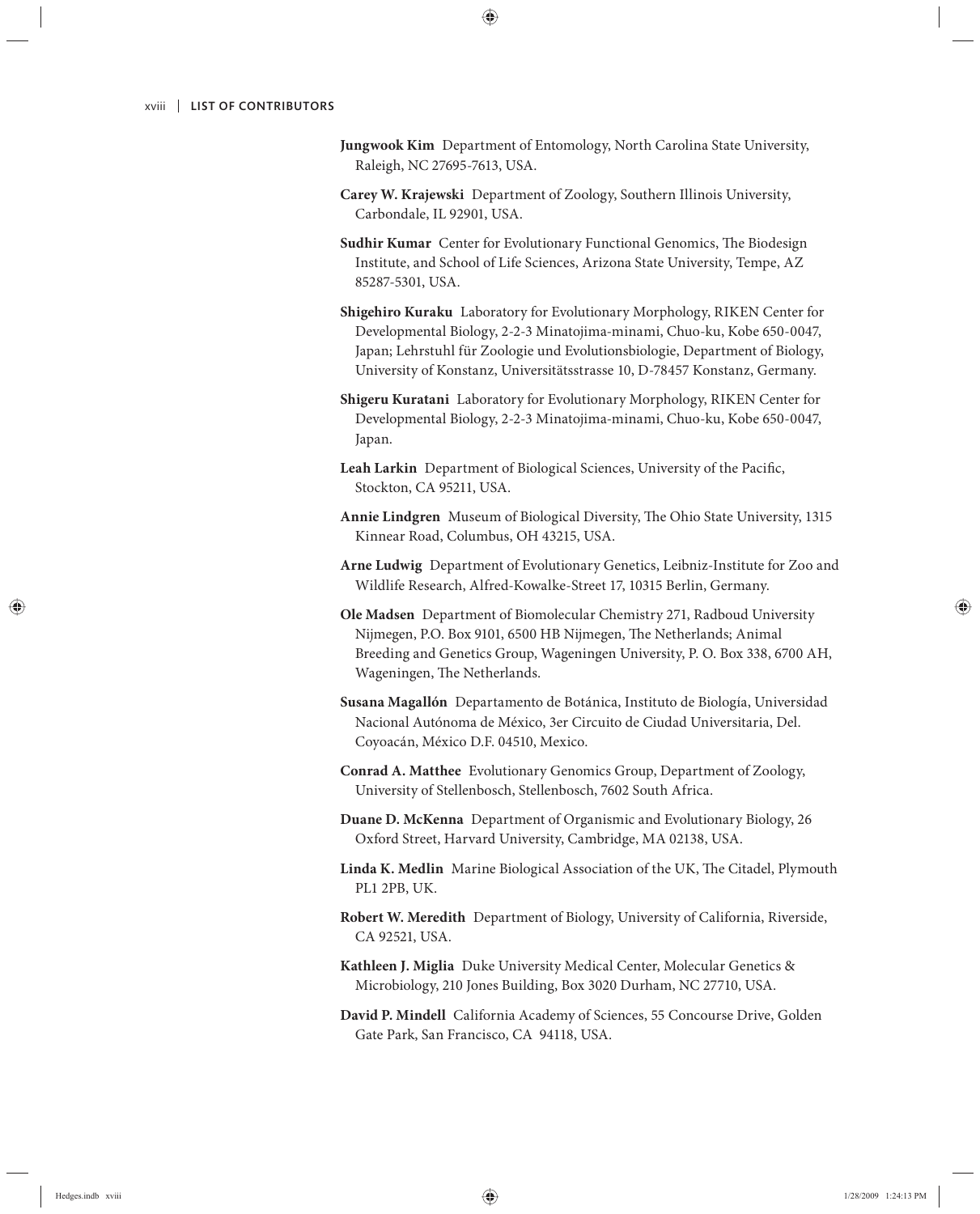- **Masaki Miya** Natural History Museum and Institute, Chiba, 955-2 Aoba-cho, Chuo-ku, Chiba 260-8682, Japan.
- **William S. Moore** Department of Biological Sciences, Wayne State University, Detroit, MI 48202, USA.
- **William J. Murphy** Department of Veterinary Integrative Biosciences, Texas A&M University, College Station, TX 77843-4458, USA.
- **Gavin J. P. Naylor** School of Computational Biology, Dirac Science Library, Florida State University, Tallahassee, FL 32306, USA.
- **Thomas J. Near** Department of Ecology and Evolutionary Biology & Peabody Museum of Natural History, Yale University, New Haven, CT 06520, USA.
- **Angela E. Newton** Department of Botany, Natural History Museum, London, SW7 5BD, UK.
- **James G. Ogg** Department of Earth and Atmospheric Sciences, Purdue University, West Lafayette, IN 47907, USA.
- **Kinya G. Ota** Laboratory for Evolutionary Morphology, RIKEN Center for Developmental Biology, 2-2-3 Minatojima-minami, Chuo-ku, Kobe 650-0047, Japan.
- **Zuogang Peng** School of Biology, Georgia Institute of Technology, Atlanta, GA 30332, USA.
- **Sérgio L. Pereira** Department of Ecology and Evolutionary Biology, University of Toronto, Toronto, ON, M5S 1A1, Canada.
- **Marcos Pérez-Losada** CIBIO, Centro de Investigação em Biodiversidade e Recursos Genéticos, Universidade do Porto, Campus Agrário de Vairão, 4485- 661 Vairão, Portugal; Department of Biology, Brigham Young University, Provo, UT 84602-5181, USA.
- Davide Pisani Laboratory of Evolutionary Biology, Department of Biology, The National University of Ireland, Maynooth, Co. Kildare, Ireland.
- **Megan L. Porter** Department of Biological Sciences, University of Maryland Baltimore County, Baltimore, MD 21250, USA.
- **Céline Poux** Vertebrate Department, Royal Belgian Institute of Natural Sciences, Vautierstraat 29, 1000 Brussels, Belgium; Department of Biomolecular Chemistry 271, Radboud University Nijmegen, PO Box 9101, 6500 HB Nijmegen, The Netherlands.
- **Kathleen M. Pryer** Department of Biology, Duke University, Durham, NC 27708, USA.
- **Jean-Claude Rage** UMR 5143, Paléobiodiversité & Paléoenvironnements, Département Histoire de la Terre, C. P. 38, Muséum National d'Histoire Naturelle, 8 rue Buffon, Paris 75005, France.
- **Susanne Renner** Department of Biology, Menzingerstr. 67, University of Munich, Munich, Germany.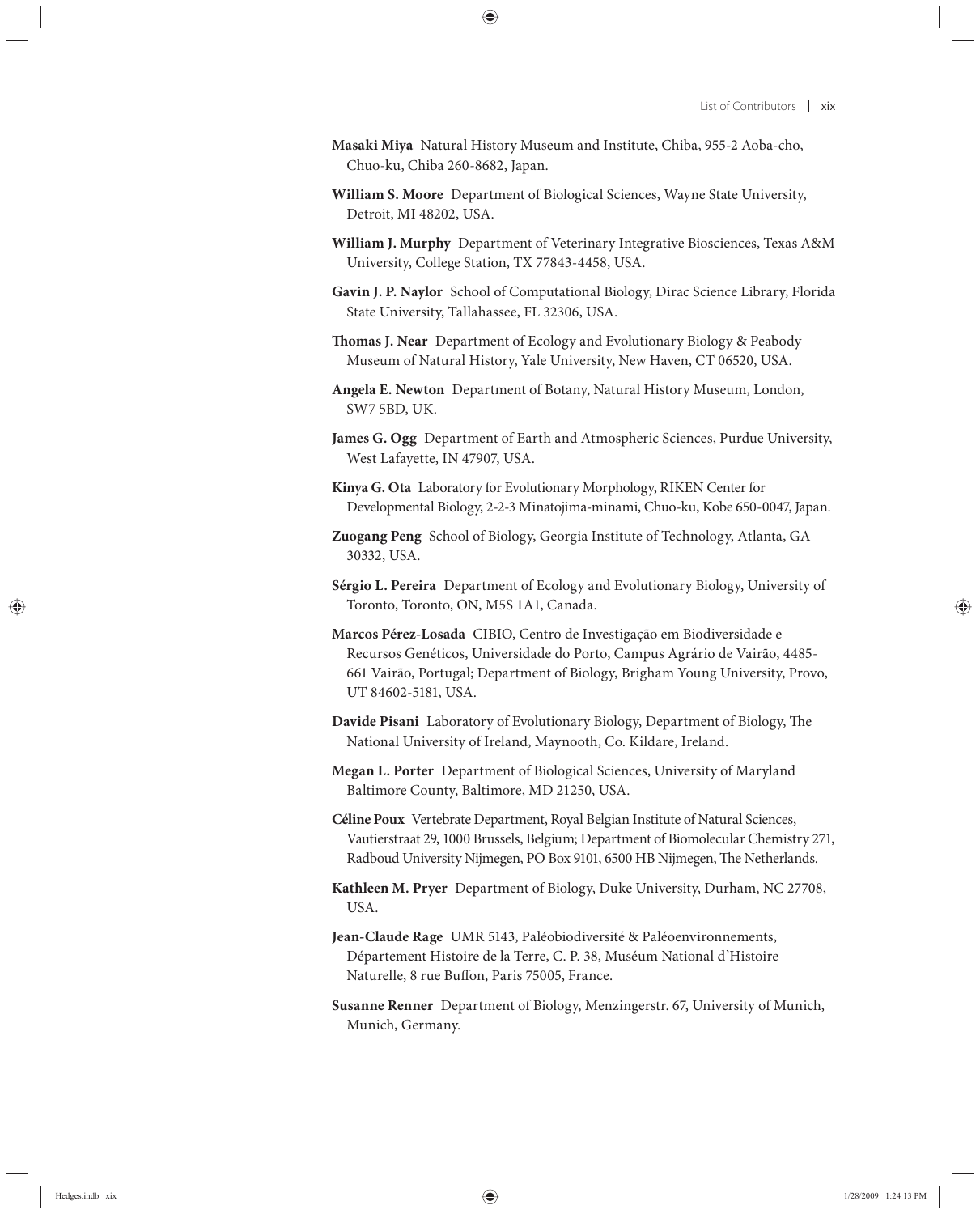- **Kim Roelants** Biology Department, Unit of Ecology and Systematics, Amphibian Evolution Lab, Vrije Universiteit Brussel, Pleinlaan 2, 1050 Brussels, Belgium.
- **Alex D. Rogers** Institute of Zoology, Zoological Society of London, Regent's Park, London NW1 4RY, UK.
- **Lukas Rüber** Department of Zoology, The Natural History Museum, Cromwell Road, London SW7 5BD, UK.
- **Oliver A. Ryder** Conservation and Research for Endangered Species, Zoological Society of San Diego, 15600 San Pasqual Valley Road, Escondido, CA 92027- 7000, USA.
- **Jennifer M. Sander** Department of Evolution, Ecology, and Organismal Biology, Ohio State University, Columbus, OH 43210-1293, USA.
- **Eric Schuettpelz** Department of Biology, Duke University, Durham, NC 27708, USA.
- **H. Bradley Shaffer** Department of Evolution and Ecology, University of California, Davis, CA 95616, USA.
- **A. Jonathan Shaw** Department of Biology, Duke University, Durham, NC 27703, USA.
- **Andrew M. Shedlock** Department of Organismic and Evolutionary Biology, Museum of Comparative Zoology, 26 Oxford Street, Harvard University, Cambridge, MA 02138, USA.
- Andrew B. Smith Department of Palaeontology, The Natural History Museum, Cromwell Road, London SW7 5BD, UK.
- **Mark S. Springer** Department of Biology, University of California, Riverside, CA 92521, USA.
- **Michael E. Steiper** Department of Anthropology, Hunter College of the City University of New York, 695 Park Avenue, New York, NY 10065, USA; Programs in Anthropology and Biology, The Graduate Center of the City University of New York, 365 Fifth Avenue, New York, NY 10016, USA.
- **Jan M. Strugnell** Department of Zoology, University of Cambridge, Downing Street, Cambridge CB2 3EJ, UK.
- **Emma C. Teeling** UCD School of Biology and Environmental Science, Science Center West, University College Dublin, Belfield, Dublin 4, Ireland.
- **Michelle D. Trautwein** Department of Entomology, North Carolina State University, Raleigh, NC 27695-7613, USA.
- **Marcel van Tuinen** Department of Biology and Marine Biology, 601 South College Road, University of North Carolina at Wilmington, Wilmington, NC 28403-5915, USA.